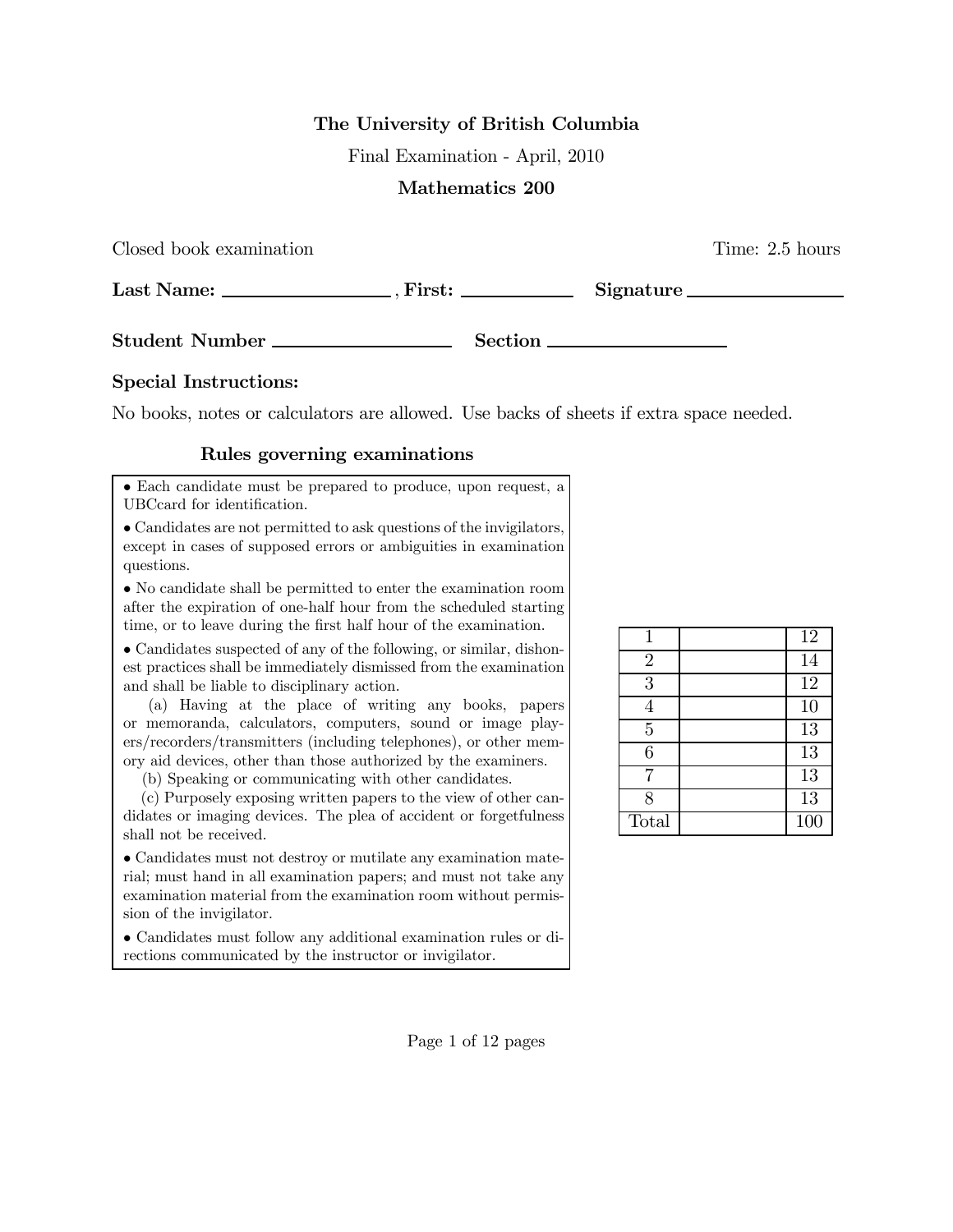- [12] **1.**(a) A surface  $z(x, y)$  is defined by  $zy y + x = \ln(xyz)$ .
	- (i) Compute  $\frac{\partial z}{\partial x}$ ,  $\frac{\partial z}{\partial y}$  in terms of  $x, y, z$ .
	- (ii) Evaluate  $\frac{\partial z}{\partial x}$  and  $\frac{\partial z}{\partial y}$  at  $(x, y, z) = (-1, -2, 1/2)$ .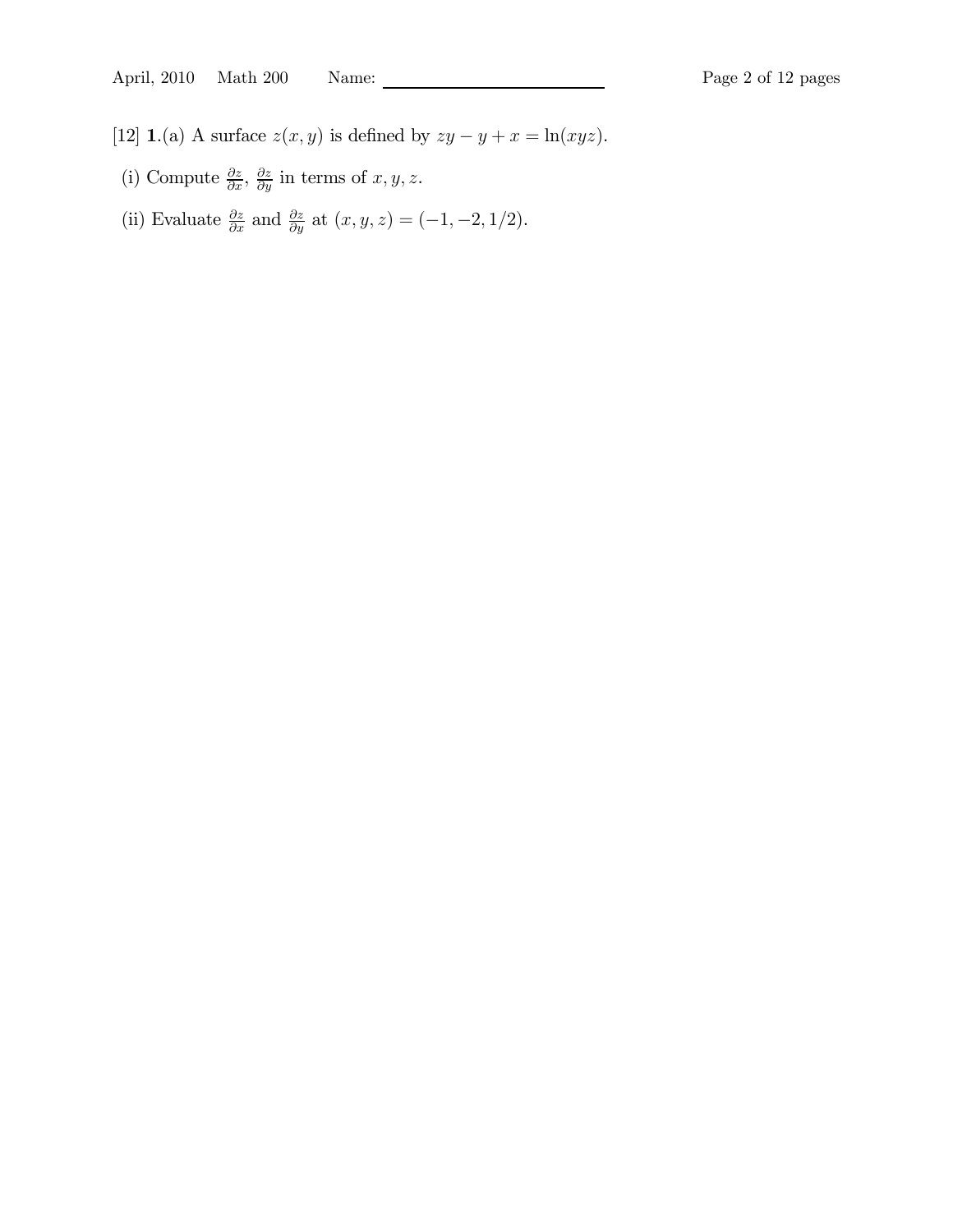1.(b) A surface  $z = f(x, y)$  has derivatives  $\frac{\partial f}{\partial x} = 3$  and  $\frac{\partial f}{\partial y} = -2$  at  $(x, y, z) = (1, 3, 1)$ .

(i) If  $x$  increases from 1 to 1.2, and  $y$  decreases from 3 to 2.6,

find the change in  $z$  using a linear approximation.

(ii) Find the equation of the tangent plane to the surface at the point  $(1, 3, 1)$ .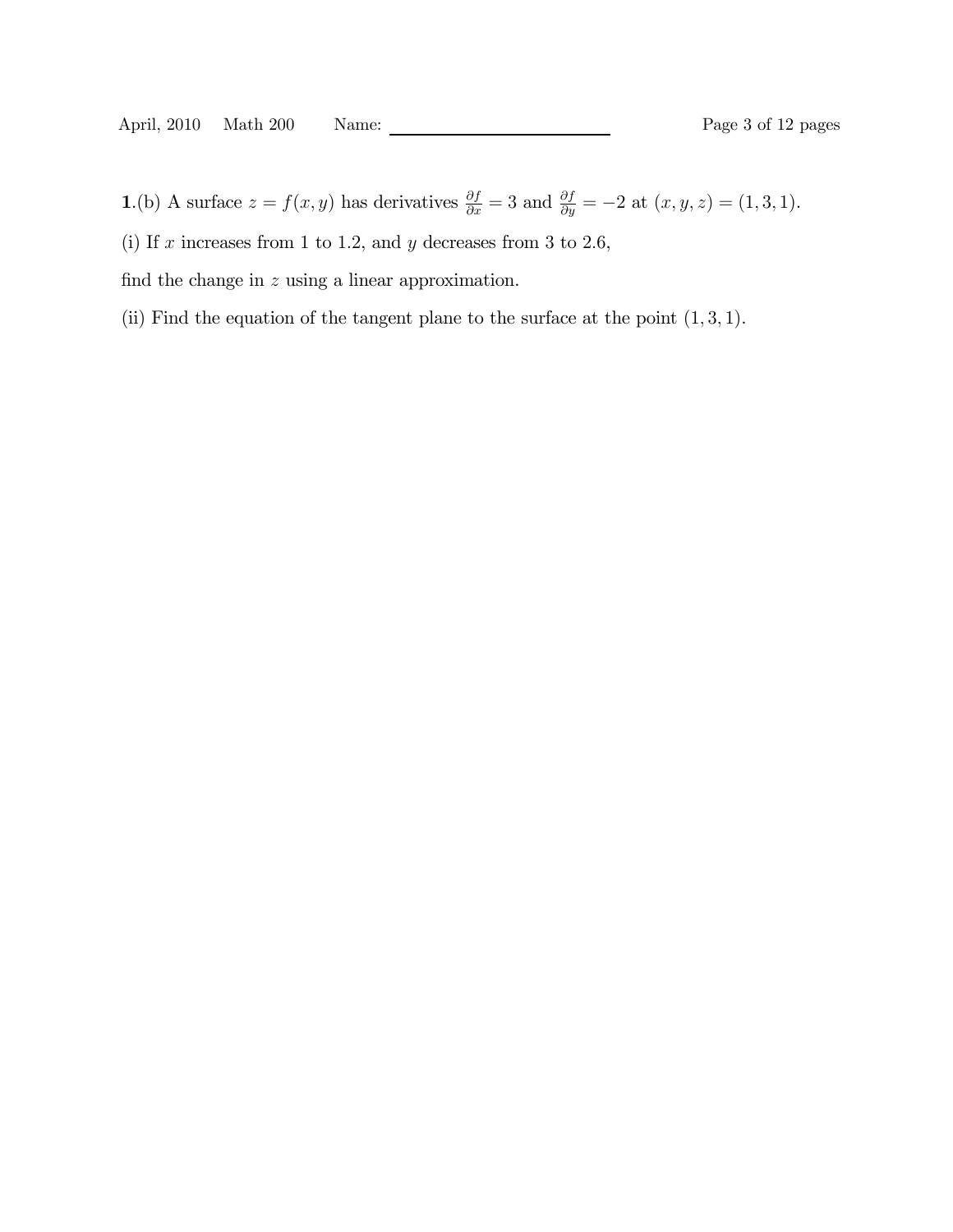[14] 2. (i) For the function

 $z = f(x, y) = x^{3} + 3xy + 3y^{2} - 6x - 3y - 6.$ 

Find and classify [as local maxima, local minima, or saddle points] all critical points of  $f(x, y)$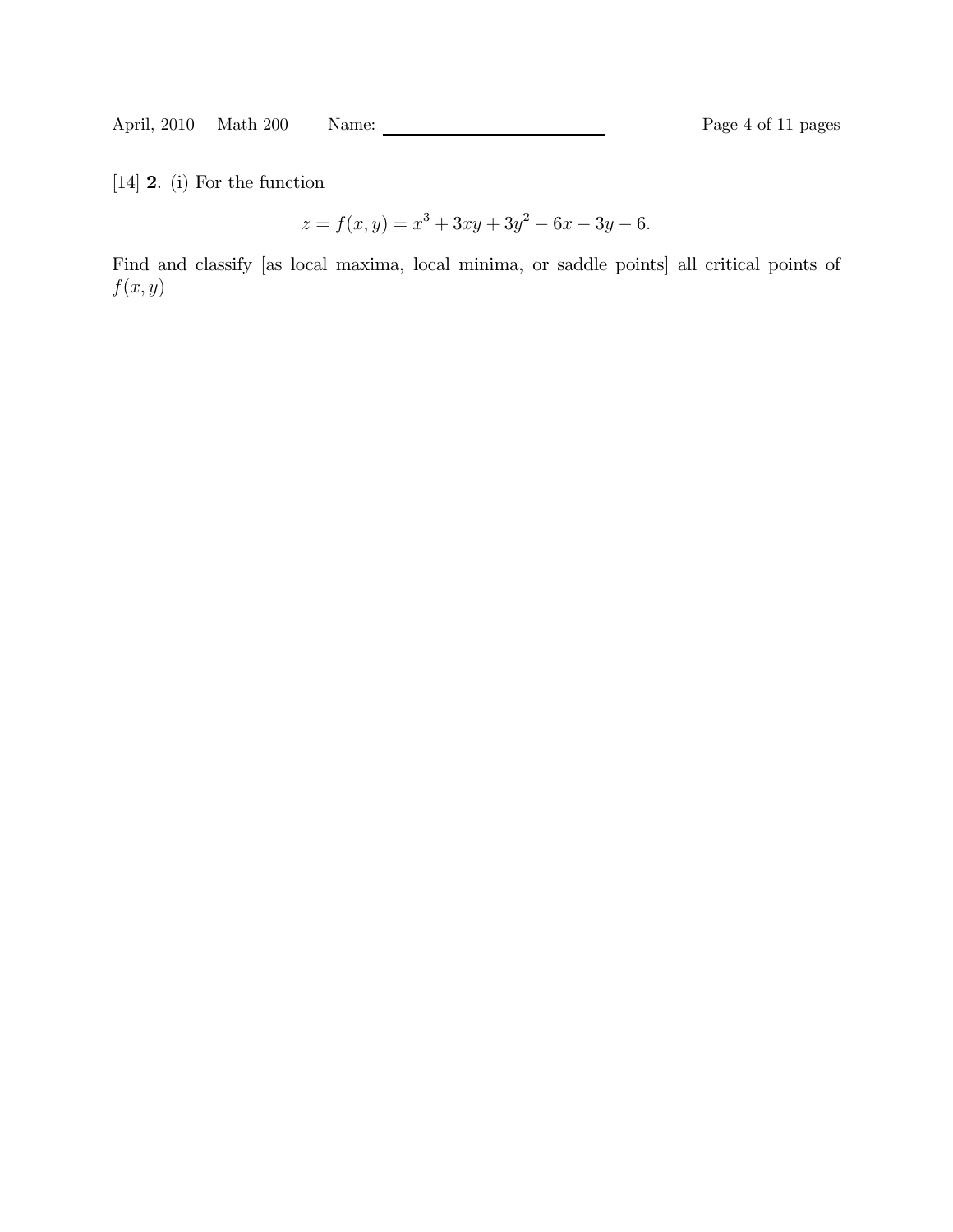2 (ii) The images below depict level sets  $f(x, y) = c$  of the functions in the list at heights  $c = 0, 0.1, 0.2, \ldots, 1.9, 2.$ 

Label the pictures with the corresponding function and mark the critical points in each picture. (Note that in some cases, the critical points might not be drawn on the images already. In those cases you should add them to the picture.)

- (a)  $f(x, y) = (x^2 + y^2 1)(x y) + 1$
- (b)  $f(x, y) = \sqrt{x^2 + y^2}$
- (c)  $f(x, y) = y(x + y)(x y) + 1$
- (d)  $f(x, y) = x^2 + y^2$





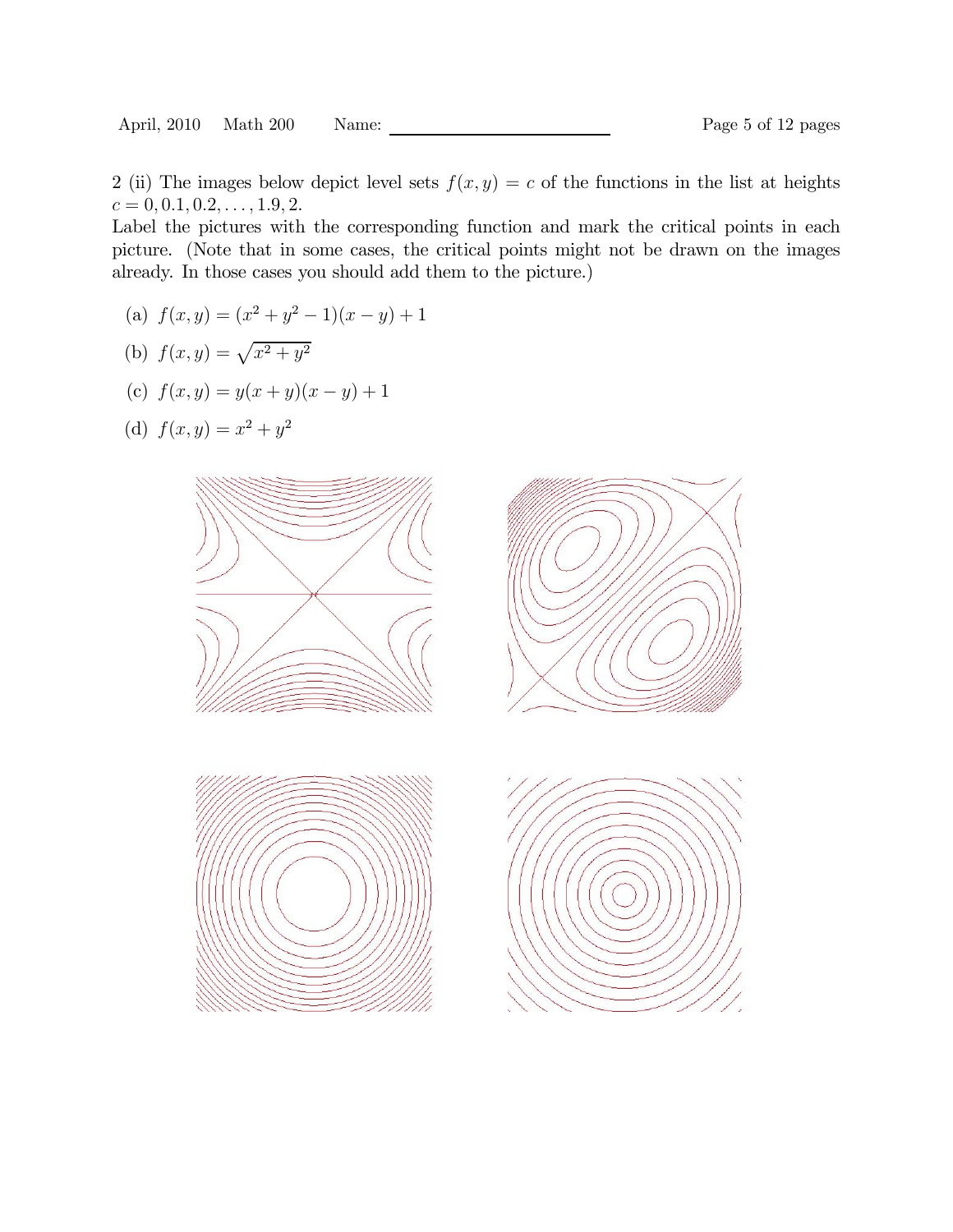[12] **3**. The temperature  $T(x, y)$  at a point of the xy-plane is given by

$$
T(x,y) = ye^{x^2}.
$$

A bug travels from left to right along the curve  $y = x^2$  at a speed of 0.01m/sec. The bug monitors  $T(x, y)$  continuously. What is the rate of change of T as the bug passes through the point  $(1, 1)$ ?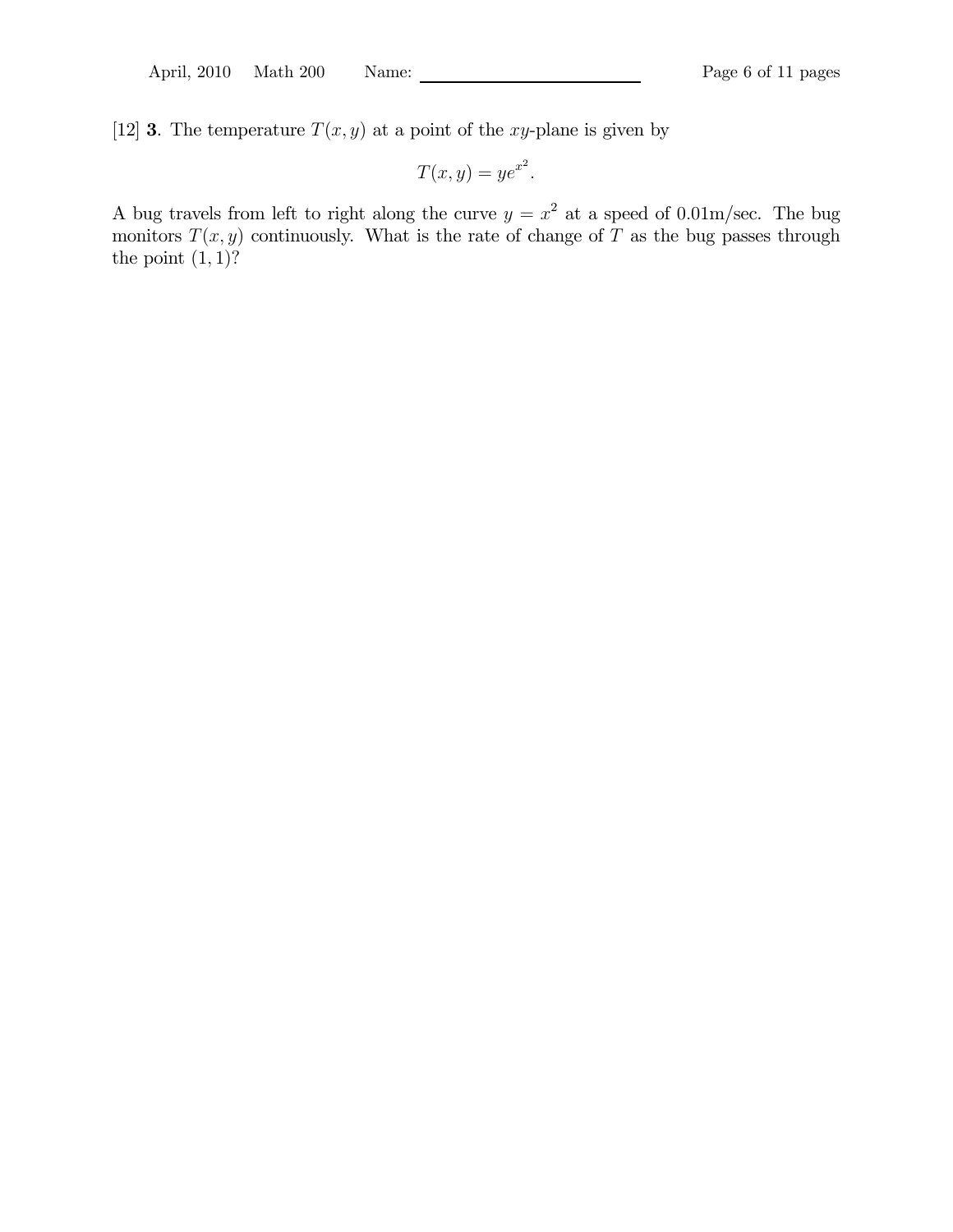[10] 4.

- (a) Does the function  $f(x, y) = x^2 + y^2$  have a maximum or a minimum on the curve  $xy = 1$ ? Explain.
- (b) Find all maxima and minima of  $f(x, y)$  on the curve  $xy = 1$ .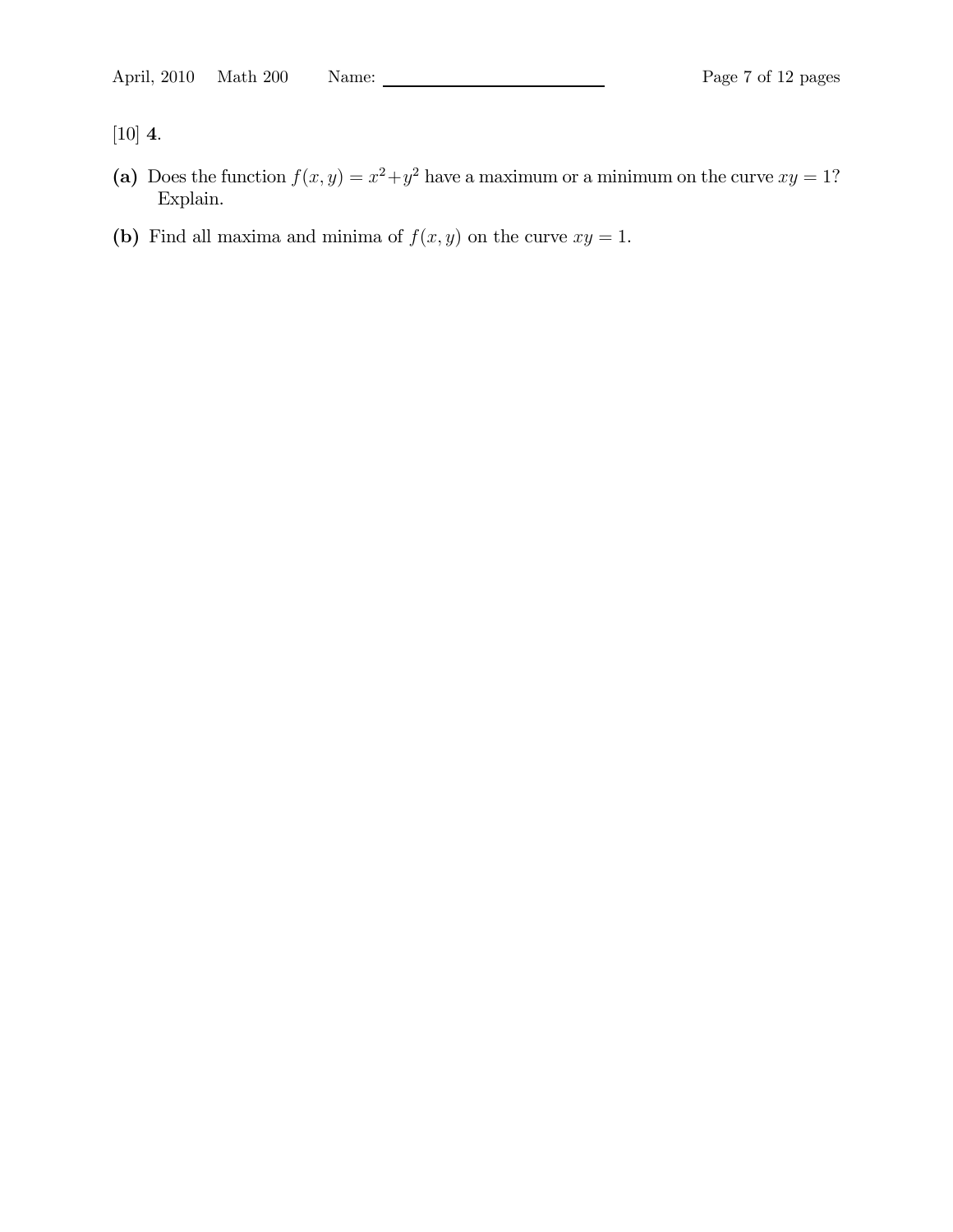[13] **5**. Let G be the region in  $\mathbb{R}^2$  given by

$$
x^{2} + y^{2} \le 1,
$$
  
\n
$$
0 \le x \le 2y,
$$
  
\n
$$
y \le 2x.
$$

(a) Sketch the region G.

Express the integral  $\iint_G f(x, y) dA$  as

- (b) a sum of iterated integrals  $\iint f(x, y)dxdy$ ,
- (c) an iterated integral in polar coordinates  $(r, \theta)$  where  $x = r \cos(\theta)$  and  $y = r \sin(\theta)$ .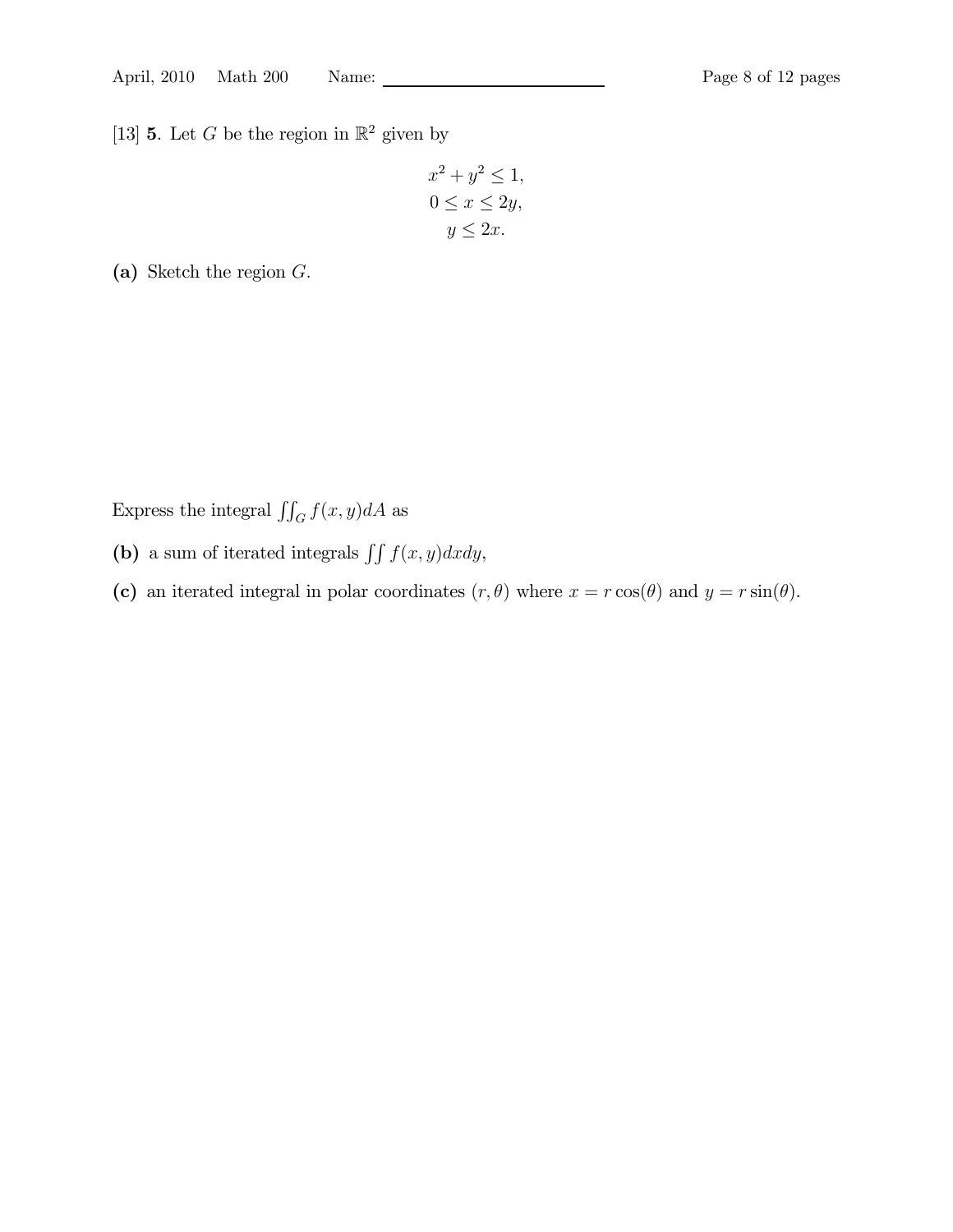April, 2010 Math 200 Name: Page 9 of 12 pages

[13] **6.** For the integral 
$$
I = \int_{0}^{1} \int_{\sqrt{x}}^{1} \sqrt{1 + y^3} dy dx.
$$

- (i) Sketch the region of integration.
- (ii) Evaluate I.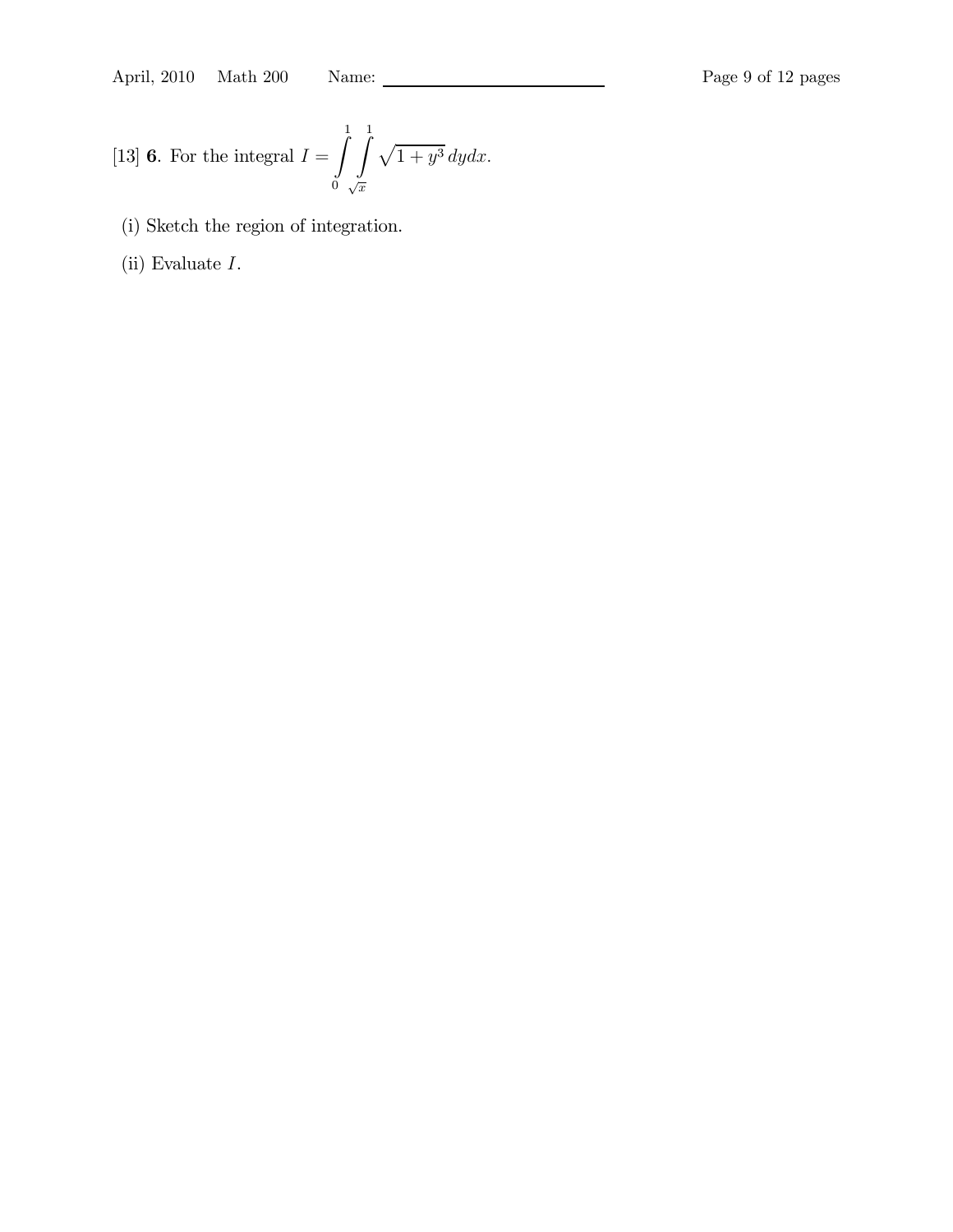[13] **7**. A thin plate of uniform density k is bounded by the positive x and y axes and the circle  $x^2 + y^2 = 1$ . Find its centre of mass.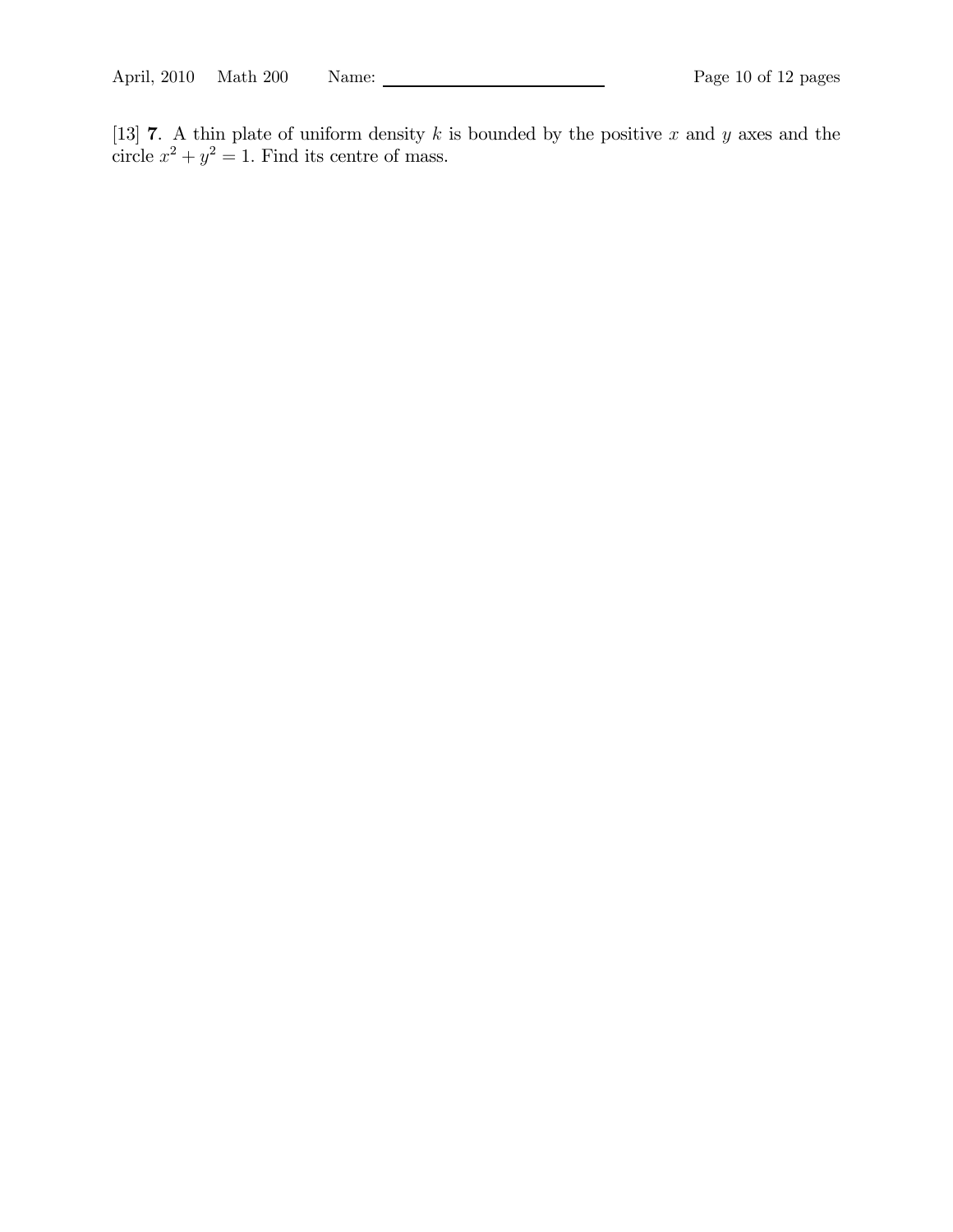[13] 8. Let

$$
I = \iiint_T (x^2 + y^2)dV,
$$

where T is the solid region bounded below by the cone  $z = \sqrt{3x^2 + 3y^2}$  and above by the sphere  $x^2 + y^2 + z^2 = 9$ .

- (i) Express I as a triple integral in spherical coordinates.
- (ii) Express I as a triple integral in cylindrical coordinates.
- (iii) Evaluate  $I$  by any method.